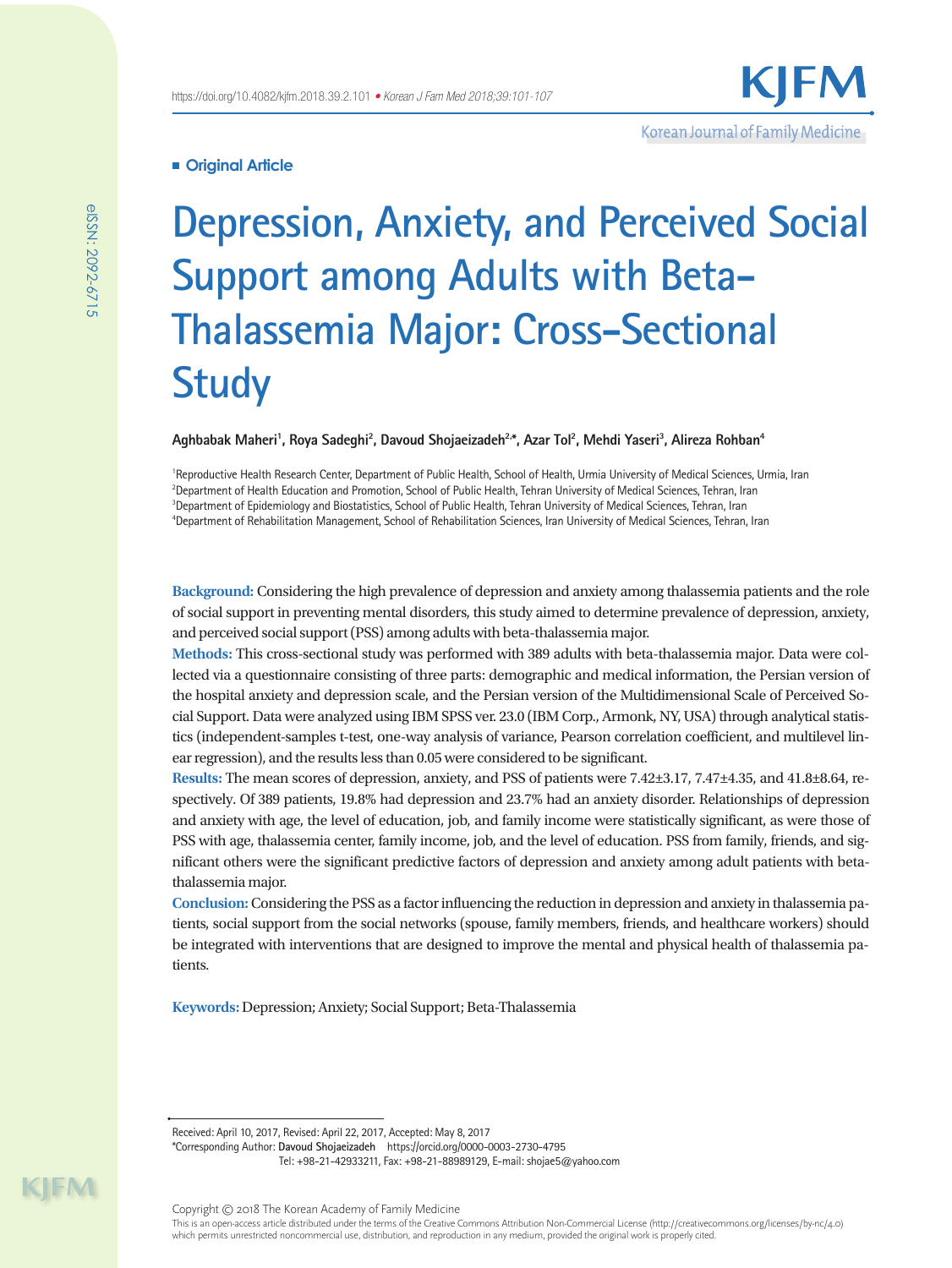# **INTRODUCTION**

Thalassemia is one of the most common blood disorders and an inherited disease transmitted through parents to their children and it has no definitive cure.1) Thalassemia is a disorder that is caused by a reduction in or failure of globin chain production and depending on what kind of globin chain is involved, thalassemia is categorized into  $\alpha$ ,  $\beta$ ,  $\epsilon\beta$ , and so on.<sup>2)</sup> Thalassemia has affected about 5% of the world population.<sup>3)</sup>

Beta-thalassemia is the kind of thalassemia caused by a reduction in or failure of beta-globin chain production.<sup>4)</sup> In patients suffering from severe beta-thalassemia (beta-thalassemia major), deficiency of beta protein production in hemoglobin leads to life-threatening anemia and patient's life would depend on regular blood transfusion and constant medical care.4) Every year, approximately 70,000 children are born with all kinds of thalassemia and more than 50% of them suffer from beta-thalassemia major.<sup>5)</sup>

In Iran, thalassemia is the most common genetic disease and Iran is located in the thalassemia belt.<sup>1)</sup> About 3 million among the Iranian population are thalassemia gene carriers and about 26,000 people have thalassemia major; every year, 800 people are being added to this number.6) In Iran, the prevalence of beta-thalassemia is more than that of alpha-thalassemia.<sup>7)</sup>

A study of psychological well-being of thalassemia patients showed a very high prevalence of depression and anxiety among them.<sup>8)</sup> One of the factors that increase the level of depression and anxiety is the lack of social support. In the other words, receiving social support can play a protective role against physical and mental health problems and decrease levels of depression and anxiety while facing life problems.<sup>9)</sup> Social support is defined as the financial and moral support from people close to the person who is in a stressful situation or in a hardship.9) Based on the results of several studies, social support has a positive relationship with self-care in thalassemia and family are the most important while friends are the least important sources of social support for thalassemia patients, such that social support and family performance influence the mental condition of these patients.<sup>10)</sup>

Therefore, with regard to the high prevalence of depression and anxiety among thalassemia patients and the role of social supports in the control of depression and anxiety, this study was conducted to determine whether PSS is related to anxiety and depression in thalassemia patients and if so, which dimensions of PSS (family, friend, and significant others) more significantly predict depression and anxiety in the target group. This is a needs assessment study as a prerequisite for designing an intervention to reduce depression and anxiety by strengthening the PSS among thalassemia patients.

## **METHODS**

In this cross-sectional investigation, we studied 389 adults with betathalassemia major who were referred to thalassemia centers affiliated with Tehran University of Medical Sciences (TUMS), Iran University of Medical Sciences (IUMS), and Iranian Blood Transfusion Organization (IBTO) between March 2015 and July 2016. The inclusion criteria were: being more than 18 years old, having a definitive diagnosis of beta-thalassemia major, giving informed and written consent for participation, and lacking other serious physical or mental health problem. The stratified random sampling was used. The total number of betathalassemia major patients over 18 years of age affiliated with TUMS, IUMS, and IBTO was 651 (according to statistics of Iranian Ministry of Health, 2015).11) Among nine thalassemia centers at hospitals affiliated with TUMS, IUMS, and IBTO, the centers that had more than 50 adults with thalassemia major were identified as strata (Zafar Adult Thalassemia Clinic with 288 patients, Baharloo Hospital with 54 patients, Ali Asghar Children's Hospital with 70 patients, and Children's Medical Center Hospital with 103 patients were included in our study). Then, proportional to the number of patients in each stratum (center), the required samples were selected randomly within in each center. An ethical approval was obtained from TUMS (IR.TUMS.REC.1394.1153).

Data gathering instrument was a questionnaire consisting of three parts. The first part included medical and demographic information including age, sex, marital status, type of iron chelation therapy, blood transfusion interval, and levels of serum ferritin and hemoglobin before blood transfusion; and socio-economic status including the level of education (with four levels of illiterate, no high school diploma, high school diploma, and university degree), job (housewife, school student, university student, civil servant, self-employed, and unemployed), and family income (self-reported question was used to determine if the family income is sufficient or not, how the family manages monthly expenses with the present income? with difficulty or without difficulty). The second part included the Persian version of the Hospital Anxiety and Depression Scale. Zigmond and Snaith<sup>12)</sup> had developed the questionnaire in 1983. This 15-items questionnaire is made to measure anxiety and depression. There are seven questions each related to anxiety and depression symptoms. The scoring is based on a 4-point scale (0, 1, 2, and 3). Totally, each part has 21 points. The total scores between zero and seven are considered as healthy, between eight and ten as borderline abnormality, and of eleven or more as abnormal.13) This questionnaire can be applied to the general population as well as particular groups like elderly and hospitalized patients. Reliability and validity of the questionnaire have been evaluated by Montazeri et al.<sup>14)</sup> in Iran, and the Cronbach's alpha coefficient for the reliability of depression and anxiety subscales is reported to be 0.78 and 0.86, respectively.13,14) The third part includes the Persian version of the Multidimensional Scale of Perceived Social Support. This questionnaire was made by Zimet et al.<sup>15)</sup> in 1988 to measure PSS from family, friends, and significant others. It contains 12 questions based on a 5-point Likert scale ranging from "quite agree" to "quite disagree." After translation and cultural orientation of items to Iran, the questionnaire has been used in several studies, like the study of Mataji Amirrood et al.16) High scores indicate receipt of more support from family, friends, and significant others in life. The questionnaire's total correlation in terms of Cronbach's alpha is reported to be 0.91 and for every dimension separately, it is reported to be between 0.90 and  $0.95$ .<sup>17)</sup> Iranian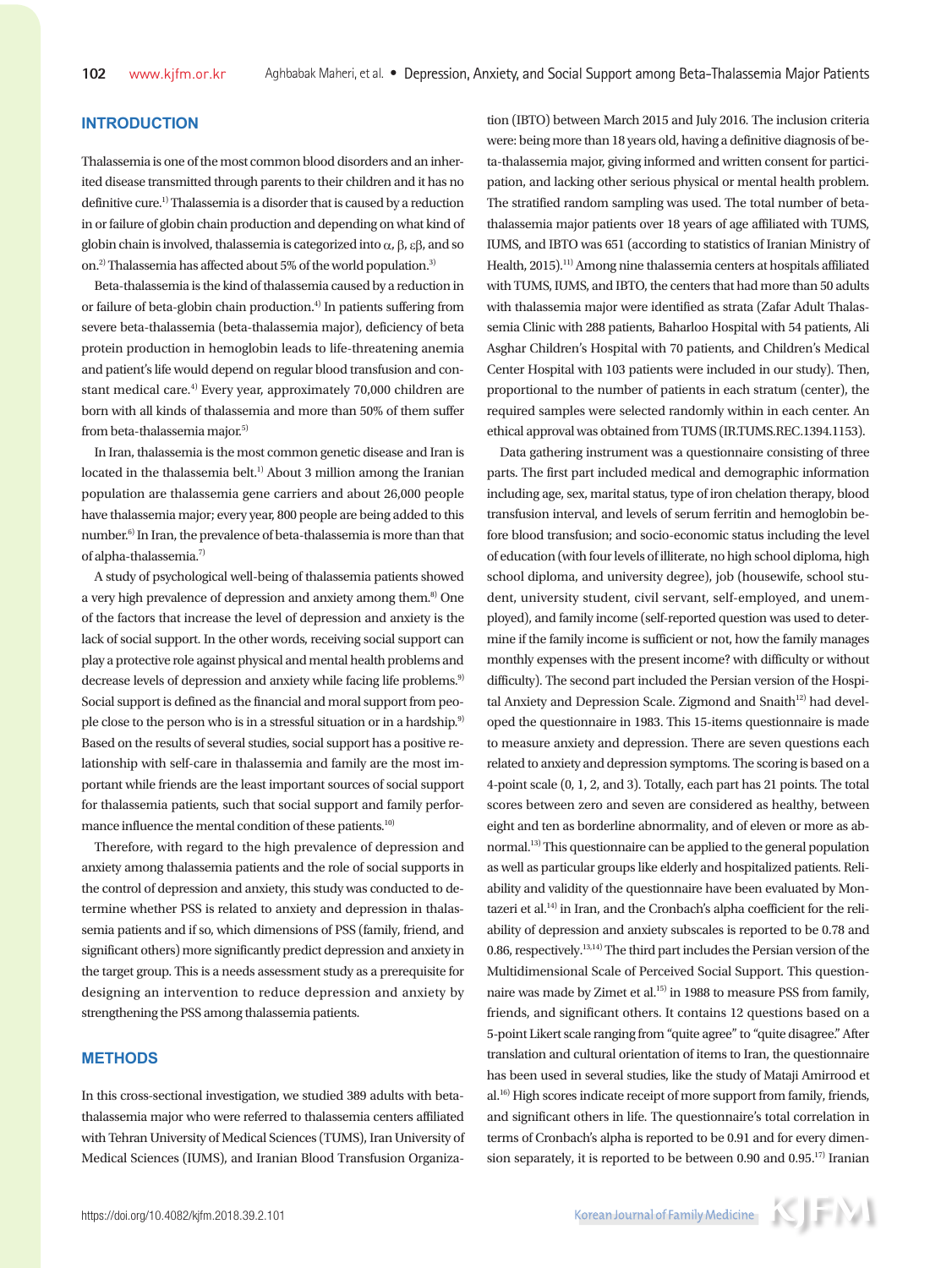scholars have confirmed the reliability and validity of the Persian version of the questionnaire. $16,18)$ 

The obtained data were analyzed using IBM SPSS software ver. 23.0 (IBM Corp., Armonk, NY, USA) through descriptive statistics (mean, standard deviation, frequency, and percentage) and analytical statistics (independent-samples T-test, one-way analysis of variance, Pearson correlation coefficient, and multilevel linear regression). The results were considered to be significant at the conventional level of P<0.05.

# **RESULTS**

The total number of patients was 389 with a mean age of 30.23±8.3 years. Most of them (56%) were sampled from the Zafar Adult Thalas-

| Table 1. Demographic/medical characteristics of the patients (N=389) |  |  |
|----------------------------------------------------------------------|--|--|
|----------------------------------------------------------------------|--|--|

| Variable                                                                                                                                                   | Number (%)                                                              |
|------------------------------------------------------------------------------------------------------------------------------------------------------------|-------------------------------------------------------------------------|
| Thalassemia center<br>Children's Medical Center Hospital<br>Ali Asghar Children Hospital<br>Zafar Adult Thalassemia Clinic<br>Baharloo Hospital            | 78 (20.1)<br>53 (13.6)<br>218 (56.0)<br>40 (10.3)                       |
| <b>Sex</b><br>Male<br>Female                                                                                                                               | 179 (46.0)<br>210 (54.0)                                                |
| Marital status<br>Single<br>Married                                                                                                                        | 261 (67.1)<br>128 (32.9)                                                |
| Level of education<br><b>Illiterate</b><br>No high school diploma<br>High school diploma<br>University degree                                              | 5(1.3)<br>51(13.1)<br>171 (44.0)<br>162 (41.6)                          |
| Job.<br>Household<br>School student<br>University student<br>Civil servant<br>Self-employed<br>Unemployed                                                  | 60 (15.4)<br>11(2.8)<br>44 (11.3)<br>33(8.5)<br>167 (42.9)<br>74 (19.0) |
| Family income sufficiency*<br>Yes<br>No                                                                                                                    | 237 (60.9)<br>152 (39.1)                                                |
| How often do you get a blood transfusion?<br>Every two weeks<br>Every three weeks<br>Each month<br>Once in 2 to 3 months<br>Sometimes/after long intervals | 114 (29.3)<br>177 (45.5)<br>71 (18.3)<br>20(5.1)<br>7(1.8)              |
| Type of iron chelation therapy<br>Infusion<br>Oral<br>Combination<br>None                                                                                  | 182 (46.8)<br>86 (22.1)<br>107 (27.5)<br>14(3.6)                        |

\*Definition of family income sufficiency is the individual's respondent is asked about how the family reaches the end of the month with its present income? With difficulty or without difficulty.

semia Clinic. Almost 54% were women and 67.1% were single. The majority of patients had a university degree (44%) and were self-employed (42.9%). Most of them (60.9%) reported that their family income meets their daily expenses. The blood transfusion interval was three weeks for most patients (45.5%). The type of iron chelation therapy in most patients (46.8%) was infusion. The mean levels of serum ferritin and hemoglobin before blood transfusion were 1,936.11±1,604 ng/mL and 8.9±1.03 g/dL, respectively (Tables 1, 2).

The mean scores of depression and anxiety among the patients with thalassemia major were 7.42±3.17 and 7.47±4.35, respectively. The mean scores of total PSS and on the subscales of family, friends, and significant others were 41.8±8.64, 14.01±4.11, 15.6±3.03, and 12.18±3.76, respectively. Based on the results, 77 patients (19.8%) had depression (abnormal) and 99 (25.4%) were prone to depression (borderline abnormality). Further, 92 patients (23.7%) had anxiety (abnormal) and 86 (22.1%) were prone to anxiety (borderline abnormality) (Table 2).

The mean scores and standard deviation of depression, anxiety, and total PSS and its subscales (family, friends, and significant others) are presented in Table 3 along with demographic and medical characteristics. There was a statistically significant relationship between the thalassemia center and the mean scores of PSS, as determined by the results of a post hoc test (least significant difference), and so the mean scores of PSS in adult patients of Children's Medical Center were significantly higher than that of patients of the Zafar Adult Thalassemia Clinic and Ali Asghar Children's Hospital. The mean scores of PSS did not differ significantly within the other centers (the results of post hoc test and comparing each center with an another center).

The findings of this study showed that the level of education was significantly associated with the mean scores of depression, anxiety, and PSS of patients, as determined by the results of a post hoc test, and so the mean scores of depression of patients with a university degree was significantly lower than that of those with and without high school diploma and illiterate patients. Additionally, the mean scores of depression of patients with high school diploma were significantly lower than that of those without high school diploma and illiterate patients. Furthermore, the mean scores of anxiety of patients with a university degree were significantly lower than that of those with and without

Table 2. Mean and standard deviation of demographic/medical characteristics and scores of depression, anxiety, and perceived social support

| Variable                                                   | Mean+standard deviation |
|------------------------------------------------------------|-------------------------|
| Age $(y)$                                                  | $30.23 + 8.3$           |
| Serum ferritin level based on the last test result (ng/mL) | $1,936.11 \pm 1,604$    |
| Hemoglobin level based on the last test result (g/dL)      | $8.9 + 1.03$            |
| Depression                                                 | $7.42 + 3.17$           |
| Anxiety                                                    | $7.47 + 4.35$           |
| Perceived social support                                   |                         |
| Family                                                     | $15.6 + 3.03$           |
| <b>Friends</b>                                             | $12.18 + 3.76$          |
| Significant others                                         | $14.01 + 4.11$          |
| Total                                                      | $41.8 + 8.64$           |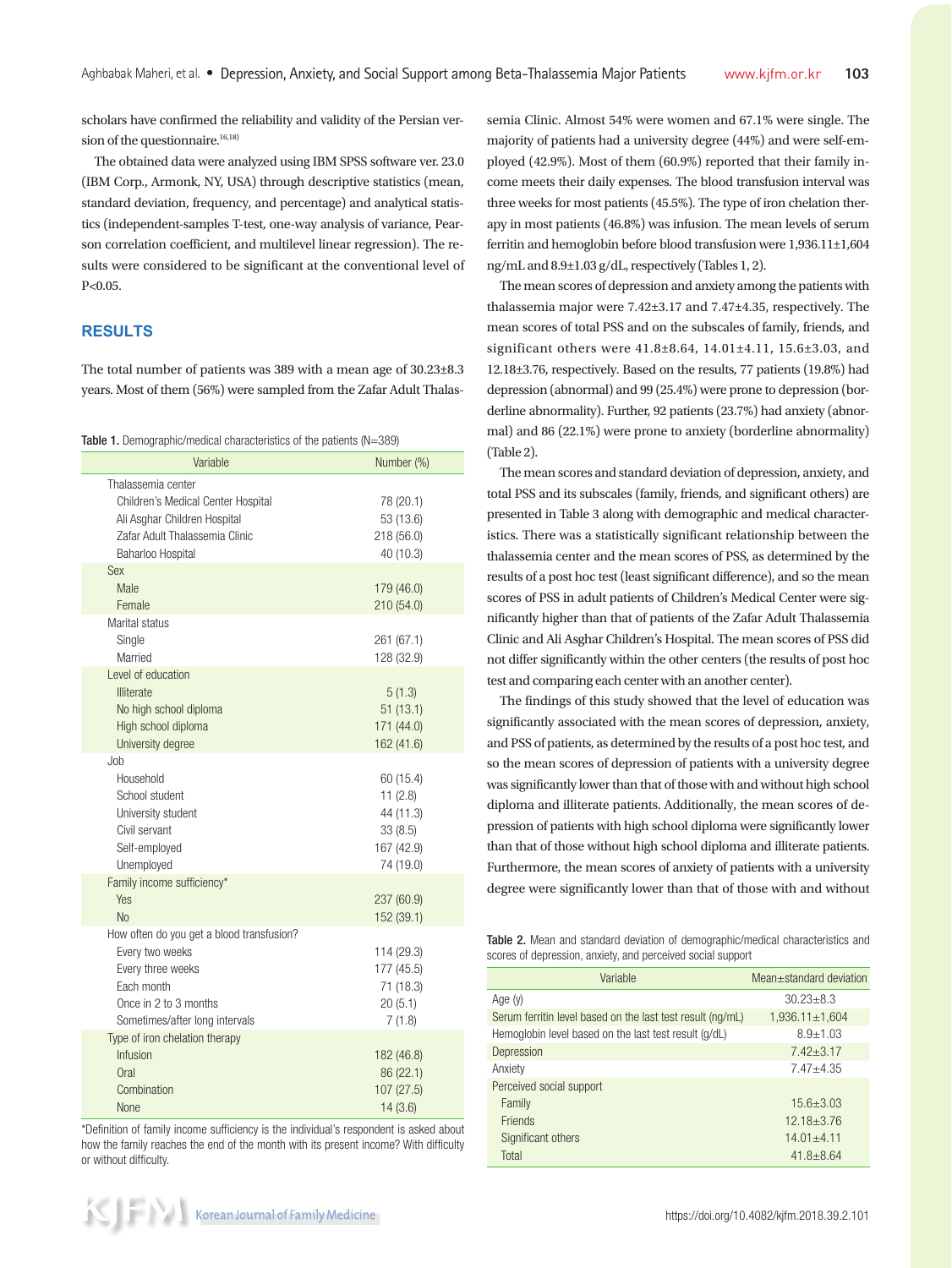Table 3. The mean and standard deviation of scores of depression, anxiety, and perceived social support according to demographic/medical characteristics of the patients

| Depression                                                                                                                                                  |                                                                                                                                         |                                         | Anxiety                                                                                                                     |                                   | Perceived social support                                                                                                                   |                          |
|-------------------------------------------------------------------------------------------------------------------------------------------------------------|-----------------------------------------------------------------------------------------------------------------------------------------|-----------------------------------------|-----------------------------------------------------------------------------------------------------------------------------|-----------------------------------|--------------------------------------------------------------------------------------------------------------------------------------------|--------------------------|
| Demographic/medical characteristic                                                                                                                          | $Mean \pm SD$                                                                                                                           | P-value                                 | $Mean \pm SD$                                                                                                               | P-value                           | $Mean \pm SD$                                                                                                                              | P-value                  |
| Thalassemia center<br>Children's Medical Center Hospital<br>Ali Asghar Children Hospital<br>Zafar Adult Thalassemia Clinic<br>Baharloo Hospital             | $6.67 + 3.19$<br>$8.15 \pm 3.77$<br>$7.46 \pm 3.06$<br>$7.78 \pm 2.67$                                                                  | $0.052^{+}$                             | $7.22 + 4.52$<br>$8.77 + 5.63$<br>$7.25 \pm 3.97$<br>7.48±3.93                                                              | 0.136 <sup>†</sup>                | 44.74a,b <sub>±7.67</sub><br>$40.72^a \pm 10.98$<br>$40.88^{\circ}$ ±8.39<br>$42.62 \pm 7.02$                                              | $0.005***$ <sup>+*</sup> |
| Sex<br>Male<br>Female                                                                                                                                       | $7.59 \pm 2.94$<br>$7.29 \pm 3.36$                                                                                                      | $0.344*$                                | $7.18 \pm 3.90$<br>$7.72 + 4.70$                                                                                            | 0.217 <sup>‡</sup>                | $41.12 \pm 7.36$<br>$42.40 \pm 9.57$                                                                                                       | 0.140 <sup>‡</sup>       |
| Marital status<br>Single<br>Married                                                                                                                         | $7.25 \pm 3.19$<br>$7.78 \pm 3.12$                                                                                                      | $0.124$ <sup><math>\dagger</math></sup> | $7.42{\pm}4.40$<br>7.59±4.28                                                                                                | $0.727$ <sup><math>+</math></sup> | $41.53 + 9.09$<br>$42.38 + 7.65$                                                                                                           | $0.367^{\ddagger}$       |
| Level of education<br>Illiterate<br>No high school diploma<br>High school diploma<br>University degree                                                      | $11.60^{a,b} \pm 2.70$<br>$8.82^{c,d} \pm 2.74$<br>$7.86^{a,c,e}$ ±2.97<br>$6.40^{b,d,e}$ ±3.17                                         | $0.001***$ <sup>+*</sup>                | $13.60^{a,b,c}$ ±4.27<br>$7.86^{a,d} \pm 3.74$<br>$8.09^{b,e}$ ±4.33<br>$6.51^{c,d,e}$ ±4.30                                | $0.001***$                        | $29.00^{a,b,c}$ ±7.93<br>$39.63^{a,d} \pm 9.35$<br>$40.58^{b,e}$ ±8.49<br>$44.19^{c,d,e} \pm 7.81$                                         | $0.001***$               |
| Job<br>Household<br>School student<br>University student<br>Civil servant<br>Self-employed<br>Unemployed                                                    | $7.98^{a,b} \pm 3.11$<br>$7.36 \pm 2.90$<br>$6.18^{a,c,d}$ ±3.58<br>$8.27^{c,e}$ ±3.62<br>$7.04^{b,e,f}$ ±2.86<br>$8.22^{d,f} \pm 3.19$ | $0.003***$ <sup>+*</sup>                | $9.12^{a,b,c}$ ±4.72<br>$6.00^a \pm 2.93$<br>$6.82^b \pm 5.20$<br>$7.79 \pm 3.59$<br>$6.80^{c,d}$ ±4.07<br>$8.15^{d}$ ±4.23 | $0.005***$                        | $41.28 + 9.55$<br>$45.27^a \pm 10.24$<br>$43.98^{b,c}$ ±8.60<br>$39.94^{\circ}$ ±6.38<br>$42.62^{d} \pm 7.34$<br>$39.43^{a,c,d} \pm 10.54$ | $0.019^{*,+}$            |
| Family income sufficiency<br>Yes<br>No                                                                                                                      | $6.84 \pm 3.11$<br>$8.35 \pm 3.06$                                                                                                      | $0.001***$                              | $6.58 + 4.19$<br>$8.88 \pm 4.25$                                                                                            | $0.001***$                        | $43.62 \pm 7.44$<br>38.98±9.602                                                                                                            | $0.001***$               |
| How often do you get a blood transfusion?<br>Every two weeks<br>Every three weeks<br>Every month<br>Once in 2 to 3 months<br>Sometimes/after long intervals | $7.75 \pm 3.211$<br>$7.14 \pm 3.14$<br>$7.59 \pm 3.40$<br>$7.75 \pm 2.55$<br>$6.71 \pm 2.69$                                            | 0.497 <sup>†</sup>                      | 7.82±3.99<br>7.06±4.30<br>7.58±4.88<br>$8.60 + 4.55$<br>$8.00 \pm 5.26$                                                     | 0.436 <sup>†</sup>                | $40.51 \pm 8.42$<br>42.44±9.25<br>42.52±7.94<br>$40.50 + 6.32$<br>$43.71 \pm 7.65$                                                         | $0.310^{+}$              |
| Type of iron chelation<br>Infusion<br>Oral<br>Combination<br>None                                                                                           | $7.63 \pm 3.18$<br>$7.13 \pm 3.19$<br>$7.08 \pm 3.09$<br>$9.29 \pm 3.14$                                                                | $0.057$ <sup>+</sup>                    | $7.23 \pm 4.08$<br>$7.64 \pm 4.95$<br>$7.64 \pm 4.17$<br>$8.43 \pm 5.43$                                                    | $0.672^{+}$                       | $41.39 \pm 8.04$<br>$42.91 \pm 9.18$<br>$42.14 \pm 8.34$<br>$38.00 \pm 13.46$                                                              | 0.196 <sup>†</sup>       |

Same alphabet letters demonstrate the statistically significant difference between two groups based on Bonferroni correction method.

\*P<0.05. \*\*P<0.01. † By one-way analysis of variance. ‡ By independent-samples t-test.

high school diploma and illiterate patients, and the mean scores of anxiety of illiterate patients were significantly higher than that of those with and without high school diploma. Moreover, the mean scores of PSS of patients with a university degree were significantly higher than that of those with and without high school diploma and illiterate patients; for illiterate patients, the mean scores of PSS were significantly lower than that of patients with and without high school diploma.

The statistical analysis revealed a significant relationship between occupation and the mean scores of depression, anxiety, and PSS of patients, as determined by the results of a post hoc test; thus, the mean scores of depression were significantly higher in housewife than university students and self-employed individuals, and were significantly lower in university students than civil servants and the unemployed, and were significantly higher in civil servants than self-employees, and were significantly lower in the self-employed than the unemployed. In addition, the mean scores of anxiety were significantly higher in households than university students, high school students, and the self-employed; they were significantly lower in the self-employed than the unemployed. Moreover, the mean scores of PSS were significantly lower in the unemployed than university students, school students, and the self-employed; they were significantly higher in university students than civil servants.

The research findings also revealed that there was a statistically significant relationship between family income and the mean scores of depression, anxiety, and PSS in patients; thus, the mean scores of depression and anxiety was significantly lower and the mean scores of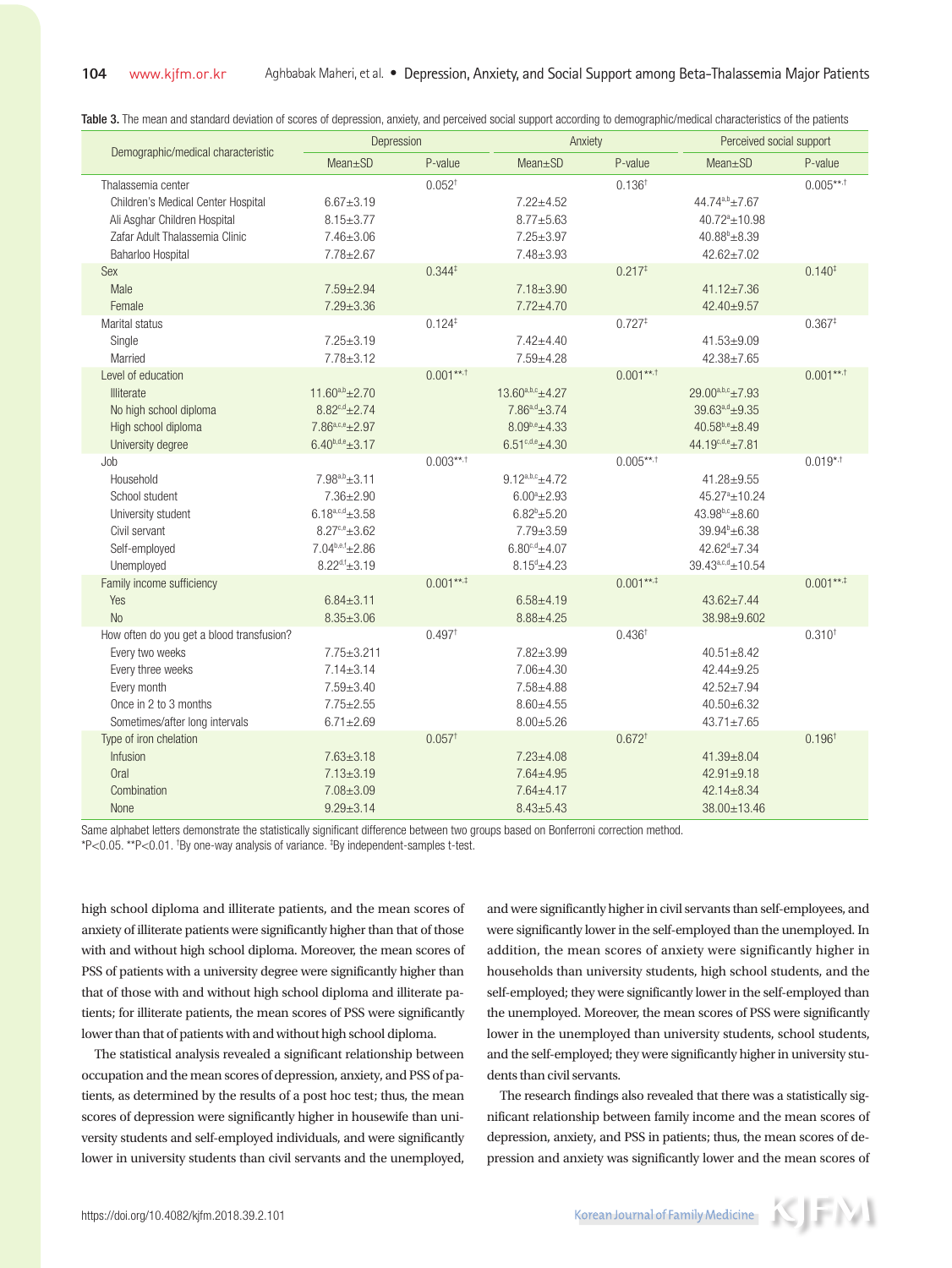| Variable                                         |            |            | 3          | 4          | 5          | 6          |  |
|--------------------------------------------------|------------|------------|------------|------------|------------|------------|--|
| Depression                                       |            |            |            |            |            |            |  |
| Anxiety                                          | $0.573**$  |            |            |            |            |            |  |
| Perceived social support from family             | $-0.439**$ | $-0.384**$ |            |            |            |            |  |
| Perceived social support from friends            | $-0.448**$ | $-0.313**$ | $0.317**$  |            |            |            |  |
| Perceived social support from significant others | $-0.417**$ | $-0.361**$ | $0.502**$  | $0.471**$  |            |            |  |
| Perceived social support (total)                 | $-0.548**$ | $-0.443**$ | $0.728**$  | $0.771**$  | $0.858**$  |            |  |
| Age                                              | $0.229**$  | $0.127*$   | $-0.168**$ | $-0.263**$ | $-0.132**$ | $-0.236**$ |  |
|                                                  |            |            |            |            |            |            |  |

Table 4. The correlation matrix of study variables

 $*P<0.05$ .  $*P<0.01$ .

PSS was significantly higher in those who reported that their family income meets their daily expenses than those who reported otherwise. The mean scores of depression were lower in those who used chelation therapy than the other patients, but this was not found to be highly significant (P=0.057) (Table 3).

Based on the results, PSS and all its subscales were significantly negatively correlated with anxiety and depression each; and so while the mean scores of PSS increased, the mean scores of depression and anxiety decreased. Moreover, there was a significant positive correlation between the age of patients and mean scores of depression and anxiety as well as significant negative correlation of PSS and its subscales with the age of patients; thus, while the age of patients increased, the mean scores of depression and anxiety increased, whereas the mean scores of PSS decreased (Table 4).

Finally, based on the results of multilevel linear regression, the PSS from family ( $\beta$ =-0.242, P<0.001), friends ( $\beta$ =-0.202, P<0.001), and significant others ( $\beta$ =-0.092, P<0.046) were the significant predictive factors of depression amongst adults with beta-thalassemia major, such that the PSS from family, friends, and significant others each independently had a significant negative correlation with depression. The strongest predictive factor of depression was the PSS from family  $(\beta=$ -0.242). Besides, the PSS from family ( $\beta$ =-0.304, P<0.001), friends ( $\beta$ =  $-0.135$ , P<0.036), and significant others ( $\beta$ = $-0.177$ , P<0.009) were the significant predictive factors of anxiety amongst adults with beta-thalassemia major, such that the PSS from family, friends, and significant others, each independently had a significant negative correlation with anxiety. The strongest predictive factor of anxiety was the PSS from family ( $\beta$ =-0.304) (Table 5).

#### **DISCUSSION**

According to the results of this study, the percentage of thalassemia patients who were prone to depression and anxiety is 19.8% and 23.7%, respectively. The high level of depression and anxiety among thalassemia patients is not an unexpected issue and it has been confirmed and reported by the several studies,  $8,19,20)$  which could be due to chronic nature of thalassemia, medical costs, and premature death expectancy.9) The results of the mentioned studies indicate the necessity of implementation of screening programs to diagnose and begin early treatment of depression and anxiety of thalassemia patients as well as

Table 5. Predictive factors of depression/anxiety among the patients as determined using multilevel linear regression analysis

| Perceived social<br>support | Regression<br>coefficient | Standard<br>error | 95% confidence<br>interval | P-value |
|-----------------------------|---------------------------|-------------------|----------------------------|---------|
| Depression*                 |                           |                   |                            |         |
| Family                      | $-0.242$                  | 0.052             | $-0.345$ to $-0.139$       | < 0.001 |
| Friends                     | $-0.202$                  | 0.044             | $-0.288$ to $-0.115$       | < 0.001 |
| Significant others          | $-0.092$                  | 0.046             | $-0.183$ to $-0.001$       | 0.046   |
| Anxiety*                    |                           |                   |                            |         |
| Family                      | $-0.304$                  | 0.076             | $-0.454$ to $-0.153$       | < 0.001 |
| <b>Friends</b>              | $-0.135$                  | 0.064             | $-0.262$ to $-0.009$       | 0.036   |
| Significant others          | $-0.177$                  | 0.067             | $-0.309$ to $-0.044$       | 0.009   |

\*Adjusted for age, sex, marital status, level of education, job, family income sufficiency, blood transfusion interval, type of iron chelation therapy, levels of serum ferritin, and hemoglobin.

using the knowledge and expertise of psychiatrists and clinical psychologists in thalassemia centers.

In our study, among PSS subscales, the highest score was for family and the lowest was for friends; therefore, it can be concluded that family and friends are respectively the most and the least important sources of social support for adults suffering from beta-thalassemia major. Relatively comparable results were obtained in the study of Yang et al.<sup>10)</sup> and Hooshmandi et al.<sup>19)</sup> indicating that family and friends are respectively the most and the least important sources of social support for thalassemia patients. Considering the fact that the family is the most important source of social support in thalassemia patients, designing and implementing health education and promotion interventions to inform thalassemia patients' families about the role of social support received through families, in improving physical and mental health of thalassemia patients seems necessary.

PSS from family, friends, and significant others were the significant predictive factors of depression and anxiety among adults with betathalassemia major; thus, we observed a reduction in the level of depression and anxiety in thalassemia patients as the PSS from family, friends, and significant others increased and vice versa. The relationship of PSS with depression and anxiety has been confirmed in the previous literature.<sup>21-23)</sup> Findings similar to ours were observed in the study of Hooshmandi et al.,<sup>19)</sup> which was conducted with patients with thalassemia major in Bushehr, Iran, and demonstrated the significant negative correlation of the total PSS and subscales of family and signif-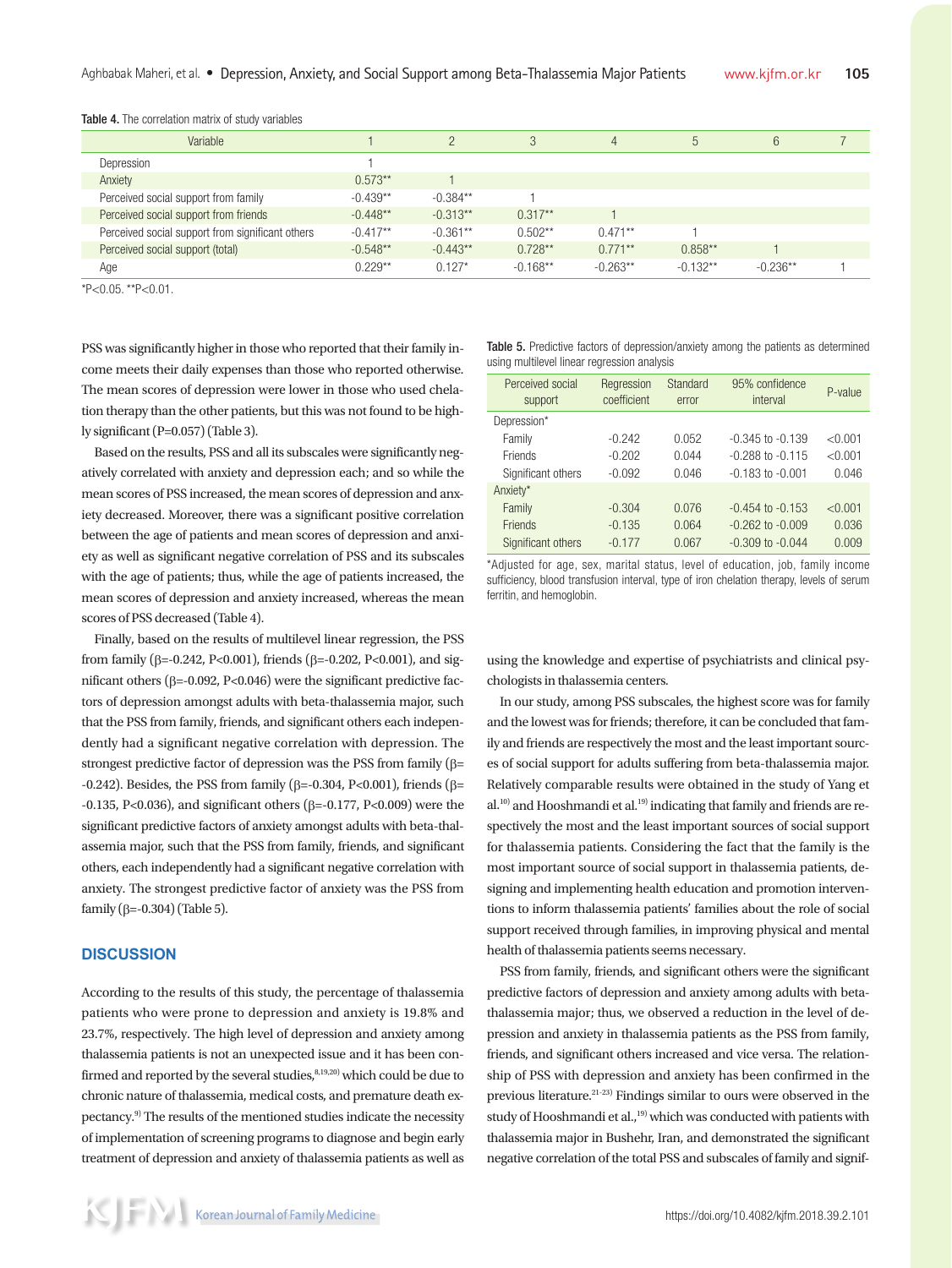icant others with the level of depression in thalassemia patients. Given that receiving social support from social networks like spouse, family members, friends, and healthcare workers through financial, emotional, and informational aids, can improve the patient's physical and mental health,<sup>9)</sup> designing and evaluating health education and promotion interventions to strengthen the social support system for thalassemia patients is essential. To achieve this goal, monitoring the level of depression, anxiety, and PSS of thalassemia patients should be integrated into the medical protocol and routine care programs. Access to the social support system, especially family support for thalassemia patients dealing with depression and anxiety should be facilitated and strengthened.

According to the results of this study, a higher level of education was associated with a lower level of depression and anxiety among thalassemia patients. In line with our findings, in the study of Poormansouri et al., $^{24)}$  the level of education appeared to have a significant relationship with depression and anxiety, as, with an increase in education, the level of depression and anxiety decreased. Similar results were also obtained by the study of Khamoushi et al.<sup>25)</sup> People with higher education have always tended to have higher socioeconomic status and income as well as higher life satisfaction and quality of life. The high level of education also helps patients cope with the disease and to continue treatment, and so the level of depression and anxiety among thalassemia patients with higher education will decrease.<sup>24,25)</sup> The level of depression and anxiety of employed patients in our study was lower than that of unemployed patients, confirming the earlier evidence in the study of Khamoushi et al.<sup>25)</sup> Due to higher income in among employed, it is expected that they have better quality of life and life satisfaction, and consequently, the level of depression and anxiety among them will be lower.<sup>24,25)</sup> The mean level of anxiety and depression was significantly lower among patients who reported that their family income meets their daily expenses compared to those who reported that their family was in financial hardship, which is in line with some stud $i$ es.<sup>24,25</sup>)

Based on our results, a statistically significant relationship was found of PSS with the level of education, occupation, and family income; thus, higher education among thalassemia patients led to higher scores of PSS among them. Additionally, the level of PSS was higher for employed than unemployed patients, and also for those with sufficient income than people with insufficient income, which was consistent with previous literature.<sup>26,27)</sup> People with higher education and employed people usually have more interpersonal communication and have a chance to be in different societies and organizations, and subsequently, have more opportunities to find friends who would support them. A high income can also be a great source of support for people,26,27) and higher education leads to more access to information and financial resources, and as a result, results in strong social support.28)

The present study noted that as the age of patients increased, the mean scores of depression and anxiety increased, and the mean scores of PSS decreased. These findings are in agreement with the studies conducted by Khamoushi et al.<sup>25)</sup> and Soltani et al.<sup>27)</sup> It is obvious that while age increases, the financial independence and experience and knowledge of people increases, which means that demand for support and counseling decreases.<sup>29)</sup>

According to our results, there was no statistically significant relationship of the type of iron chelation therapy and blood transfusion interval with the mean scores of depression, anxiety, and PSS in patients, which is consistent with the results of Mednick et al. $8$ <sup>3</sup> Additionally, Mednick et al.<sup>8)</sup> did not find a statistically significant relationship of the type of iron chelation therapy and frequency of blood transfusion with the mean scores of depression and anxiety in thalassemia patients. However, according to the results of other studies, medical characteristics (such as serum ferritin level, type of iron chelation therapy, and so on) have been introduced as factors affecting psychological disorders in patients with beta thalassemia major.<sup>30)</sup> Further studies should be done in this area to confirm this result.

This study highlights the high level of depression and anxiety among thalassemia patients; therefore, an effort should be made to design and evaluate a variety of interventions, including those for health education and promotion, in order to decrease the level of depression and anxiety among these patients. Further, due to the effectiveness of PSS from family, friends, and significant others on depression and anxiety reduction in thalassemia patients, social support received from social networks like the spouse, family members, friends, and healthcare workers should be integrated into the interventions that are conducted to improve the physical and mental health of thalassemia patients. Ultimately, knowledge, skill, and expertise of health educators, psychiatrists, and psychologists in thalassemia centers should be directed towards achieving the goals mentioned above.

There was a limitation in our study. To measure anxiety and depression in patients, we used the Hospital Anxiety and Depression Scale, which is a self-assessment scale only valid for screening purposes; therefore, using clinical examination for definitive diagnosis of anxiety and depression is recommended for similar future studies.

## **CONFLICT OF INTEREST**

No potential conflict of interest relevant to this article was reported.

## **REFERENCES**

- 1. Renani HA, Dashtbozorgi B, Papi M, Navah A, Latifi SM. The relationship between social capital and self-concept in adolescents with thalassemia major. Jundishapur J Chronic Dis Care 2016;5:e31306.
- 2. Langlois S, Ford JC, Chitayat D; CCMG Prenatal Diagnosis Committee; SOGC Genetics Committee. Carrier screening for thalassemia and hemoglobinopathies in Canada. J Obstet Gynaecol Can 2008;30:950-9.
- 3. Rahim F, Abromand M. Spectrum of ß-thalassemia mutations in various ethnic regions of Iran. Pak J Med Sci 2008;24:410-5.
- 4. Rivella S.  $\beta$ -thalassemias: paradigmatic diseases for scientific discoveries and development of innovative therapies. Haematologica 2015;100:418-30.
- 5. Mettananda S, Gibbons RJ, Higgs DR. a-Globin as a molecular target